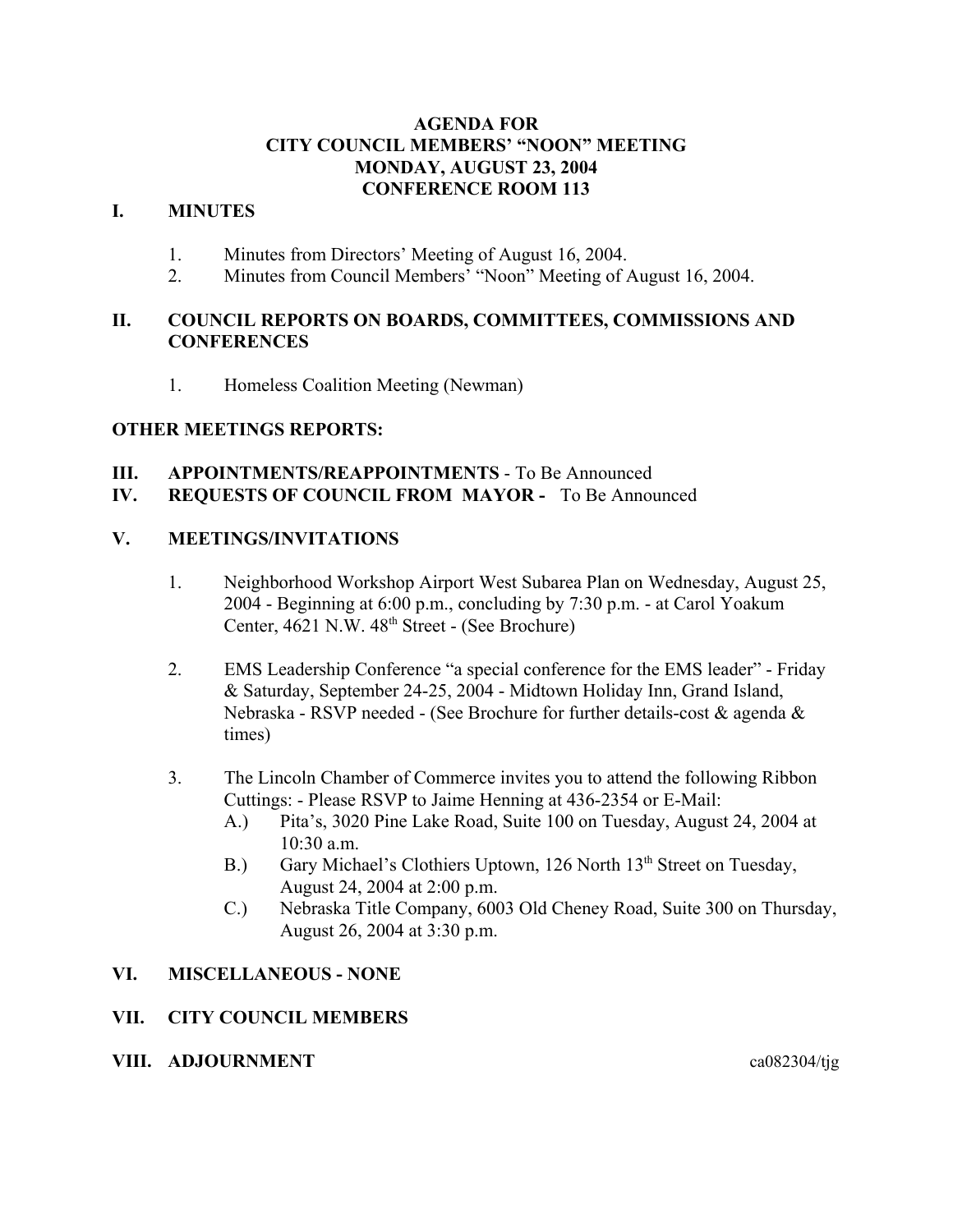# **MINUTES CITY COUNCIL MEMBERS' "NOON" MEETING MONDAY, AUGUST 23, 2004** *CONFERENCE ROOM 113*

*Council Members Present:* Terry Werner, Chair; Ken Svoboda, Vice-Chair; Jon Camp, Jonathan Cook, Glenn Friendt, Annette McRoy, Patte Newman; ABSENT: None

*Others Present:* Ann Harrell, Corrie Kielty, Mayor's Office; Joan Ray, Council Secretary; Darrell Podany, Aide to Council Members Camp, Friendt and Svoboda; Nate Jenkins, Lincoln *Journal Star* representative

# **I MINUTES**

- 1. Minutes from Directors' Meeting of August 16, 2004.
- 2. Minutes from Council Members' "Noon" Meeting of August 16, 2004.

Mr. Werner requested a motion to approve the above-listed minutes. Patte Newman moved approval of the minutes as presented. Jonathan Cook seconded the motion which carried by unanimous consent of the Council Members.

# **II. COUNCIL REPORTS ON BOARDS, COMMITTEES, COMMISSIONS AND CONFERENCES -**

1. HOMELESS COALITION (Newman) The meeting was Cancelled

## OTHER MEETINGS - None

## **III. APPOINTMENTS/REAPPOINTMENTS -** None

**IV. REQUESTS OF COUNCIL FROM MAYOR** - In Mark Bowen's absence, there were no requests or comments from the Mayor's Office.

# **V. MEETINGS/INVITATIONS** - Noted Without Significant Comment

## **VI. MISCELLANEOUS -** None